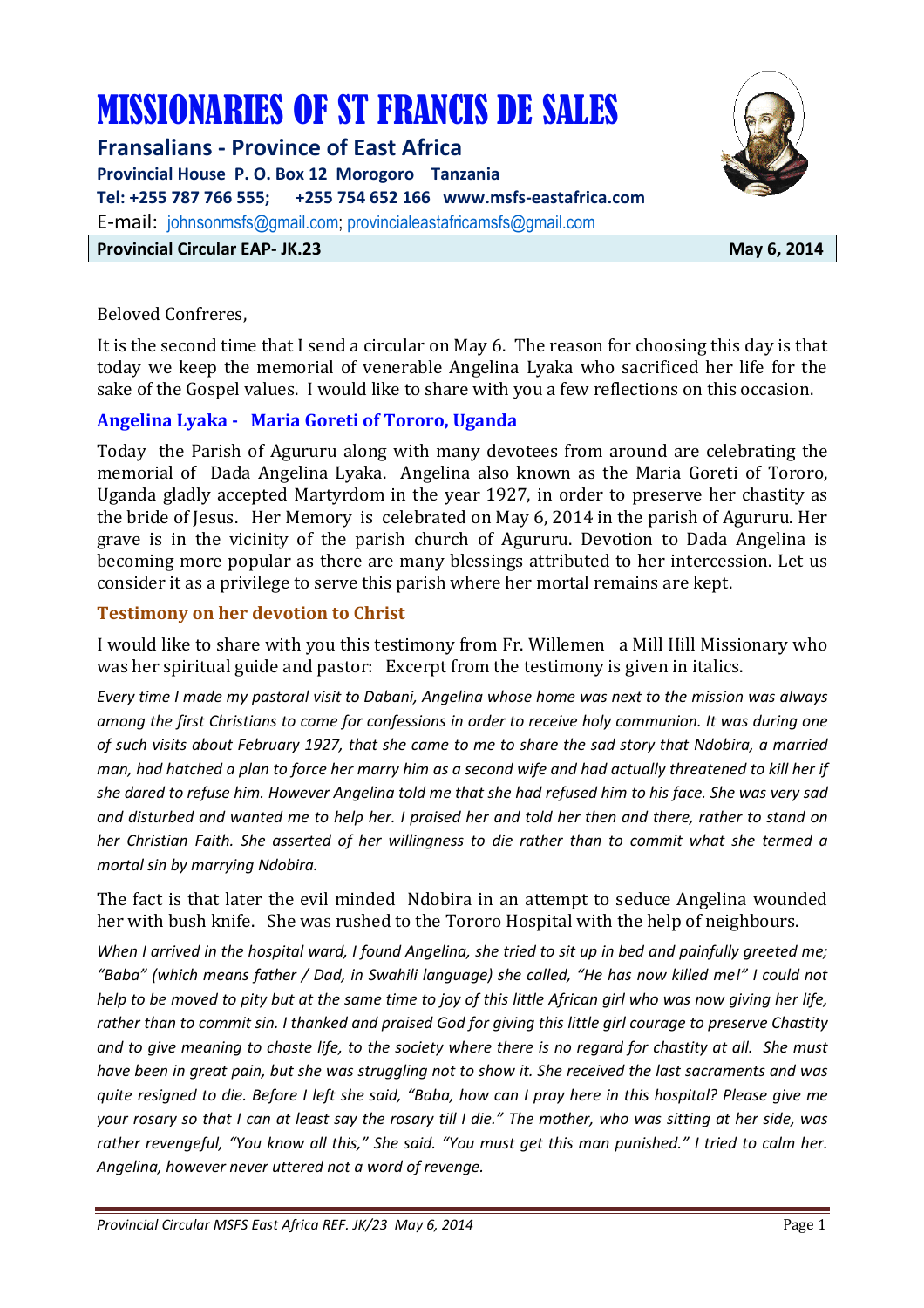*Later I visited her again in the hospital and she gave me some ornamental beads asking me to remember her. She was also visited by the other Fathers and in one occasion in the morning of May 6, 1927, Fr. Moran gave her the last blessings after getting her in a very critical condition. Angelina expired the same day, a holy death. The very same day, she was laid to rest near the little catechumenate of Agururu (Now Agururu Parish, Archdiocese of Tororo) which was also used at that time for the Fathers to say mass for the Christians.* 

# **The Matter that Matters**

My dear Confreres! The life and conviction of Angelina must serve as true inspiration for us. She had made no public commitment to a life of chastity. Nor she had an obligation from a private vow which is known to us. Yet her baptismal commitment and her deep love for Jesus was strong enough to give her firm conviction to die rather than to commit sin. It is important to note that she made her decision in freedom. Without a chaste heart one cannot enjoy freedom. Human sexuality is evidence of a great trust bestowed by God on a man and woman. It is a sacred domain reserved for God, for it is there the miracle of creating a new human being is accomplished. God has revealed to us that sexual intimacy is to occur only within the sacramental marital union. Thus here God guarantees his loving and sanctifying presence. Any sexual act committed outside the sacrament of marriage indicates our selfishness, destroys our sensitivity to, and aptitude for true love and brings us closer to our spiritual death and enslavement by the power of darkness.

What is the quality of our conviction and commitment concerning our vow of chastity? It is not our constitutional demands or legal obligations or social pressure that should motivate us to live a chaste life. What matters is our love for Jesus. If not for the love of Jesus any of the vows or any sacrifices that we make in the name of vows do not have meaning and merit.

Let us also pray through intercession of Dada Angelina that we are also inspired and strengthened to live our life of holiness even if it demands great sacrifice from our part. Today let us join in spirit the numerous devotees and faithful, the priests and religious along with the Archbishop of Tororo who is celebrating the Holy Eucharist in her honour at her tomb in Agururu, Uganda.

## **Rev. Fr. Superior General enters into the Jubilee Year**

On May 1, 2014 Rev. Fr. Abraham Vettuvelil MFS our beloved Superior General entered into the Jubilee Year of his Priestly Ordination. Ordained in the year 1990 he has now completed 24 graceful years of sacred ministry as MSFS Priest. Let us thank God for this great gift. We are very glad that Fr. Abraham celebrated the Holy Mass opening the jubilee Year at St. Michael's Parish Chera, Meru Kenya. We wish him a grace filled year of Jubilee.

# **Canonical Visitation from General Administration**

As scheduled, Fr. Abraham Vettuvelil MSFS our Superior General landed in Nairobi International Airport at 00.30 hrs on April 26, 2014. It was our great joy to receive him from the airport. The visitation is taking place as planned and may I remind you to pray earnestly that all the visitation and animation programs meetings - including that of Assistant Superior General, General Curia etc will go on well and that many more blessings may come up on us in our missionary endeavours in East Africa.

# **Pilgrimage to the Shrine of Ugandan Martyrs**

Yesterday on May 5, Fr. Abraham Vettuvelil our Superior General along with some of the confreres visited and prayed at the Shrine of Ugandan Martyrs St. Charles Luangwa and his Companions. We had the opportunity of celebrate the Most Holy Eucharist at the main altar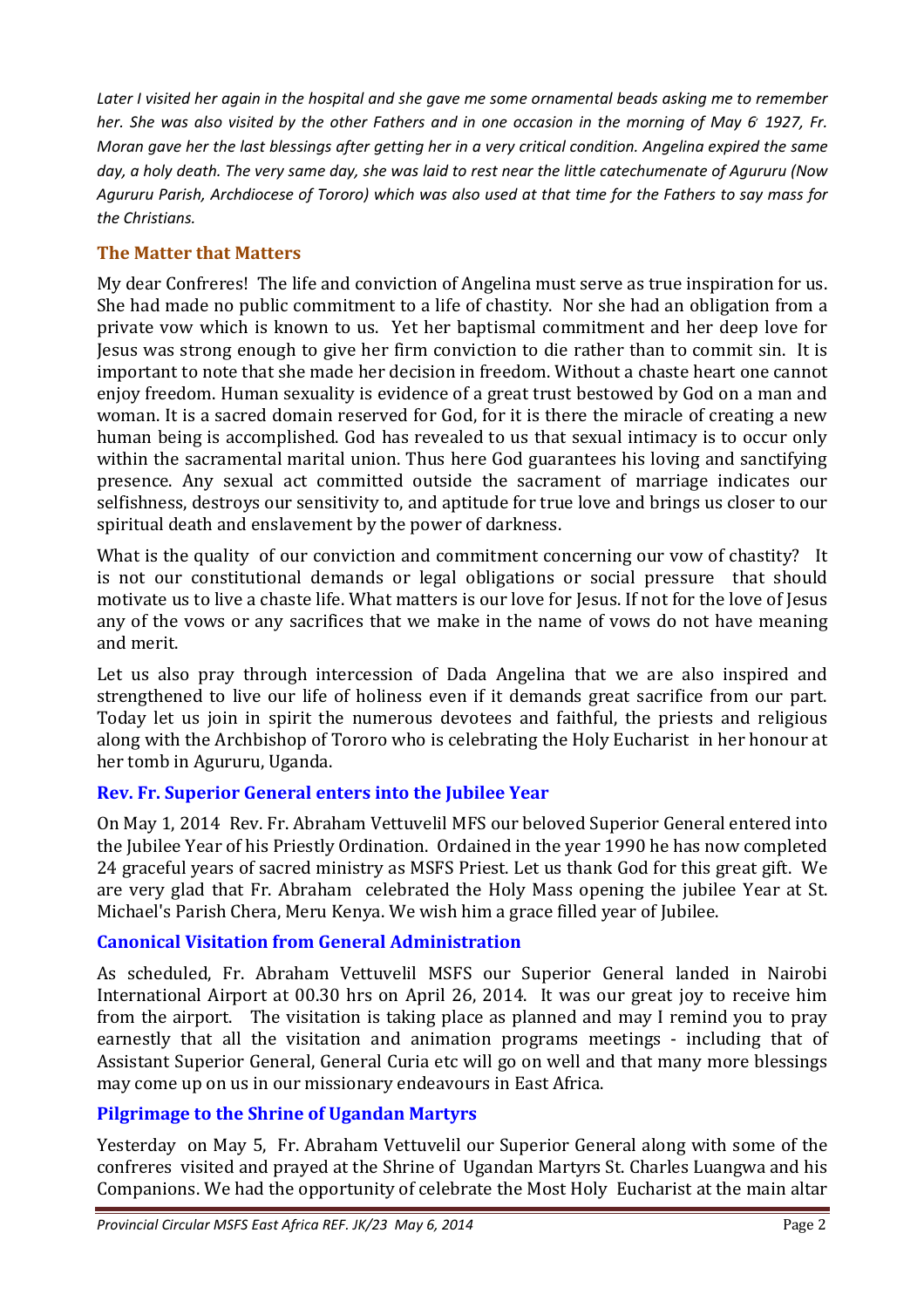where the leader of the Martyr group was killed for his faith. The Mass was offered for our Fransalian Family all over the world. It was a very grace filled time recalling to our mind the sentiments of our holy founder Servant of God Fr. Mermier who had a heart for Africa and he asserted it firmly, *I am so resolved, I want Missions*.

## **Welcome to Fr. Augustine Mangatt MSFS**

Fr. Augustine Mangatt is already in East Africa for the planned meetings and to visit our missions. We extend to him a warm welcome and wish a happy stay with us.

## **Promotion to Priestly Ordination**

The Provincial Administration has promoted Deacon Silvester Clement Sudhakar MSFS to the sacred order of priesthood. Soon he will be completing his studies in Theology. During the last week of May he will make the retreat at Dumila animated by Fr. Tomy Kattikanayil MSFS. God willing, he will be ordained priest on June 14, 2014 in his home diocese by the Local Ordinary His Lordship Rt. Rev. Susaimanickam. As we thank God for the gift of this candidate let us also pray for him that he will receive this grace of the sacrament of priestly ordination in the most worthy manner and live it to the fullest.

## **25 Years in the Mission Land**

**Fr. Sunny Mattathil MSFS** arrived in Tanzania on January 1, 1989. He has now completed 25 glorious years of missionary presence in this mission land. He came as a seminarian and did his Theological studies at St. Paul Seminary Kipalapala, Tabora and was ordained priest in 1993. Thereafter he worked all these years in Tanzania. Our hearty congratulations and we wish him many more years of fruitful ministry in Africa.

**Fr. Mathew Chavely MSFS** arrived in Tanzania on April 25, 1989. 12 years later in 2001, on the same day (April 25) Fr. Chavely arrived in Uganda as one of the pioneers! He has completed 25 years of fruitful ministry in Africa. All these years he worked as frontier missionary both in Tanzania and in Uganda. Our hearty congratulations and we wish him many more years of fruitful ministry in Africa.

#### **New Mission Superior : Chad-Cameroon**

With effect from April 15, 2014 Rev. Fr. Manoj Xavier Arackal MSFS, is the Mission Superior of the Chad-Cameroon Mission of the MSFS. We express our hearty congratulations to him and wish him every blessing in leading the young, dynamic and challenging missions of Chad and Cameroon. We also express our most sincere thanks to Rev. Fr. Joshy Nellimalamattam MSFS who hitherto led mission in Chad Cameroon with deep sense of dedication and determination in spite of the many challenges and difficulties that were on the way.

#### **North East New Provincial Administration**

The North East India Province in the recently celebrated Provincial Congress has been blessed with the following confreres in the Provincial Administration.

- $\triangleright$  Fr. Emmanuel Uppamthadathil Ad-monitor cum Secretary for Education
- $\triangleright$  Fr. Athnas Kerketta Secretary for Mission
- $\triangleright$  Fr. Benoy Veliyathu- Secretary for Formation
- Fr. Reji Kizhakethalackel Secretary for Social and Innovative Ministries.
- Fr. Joseph Kannamangalath Provincial Bursar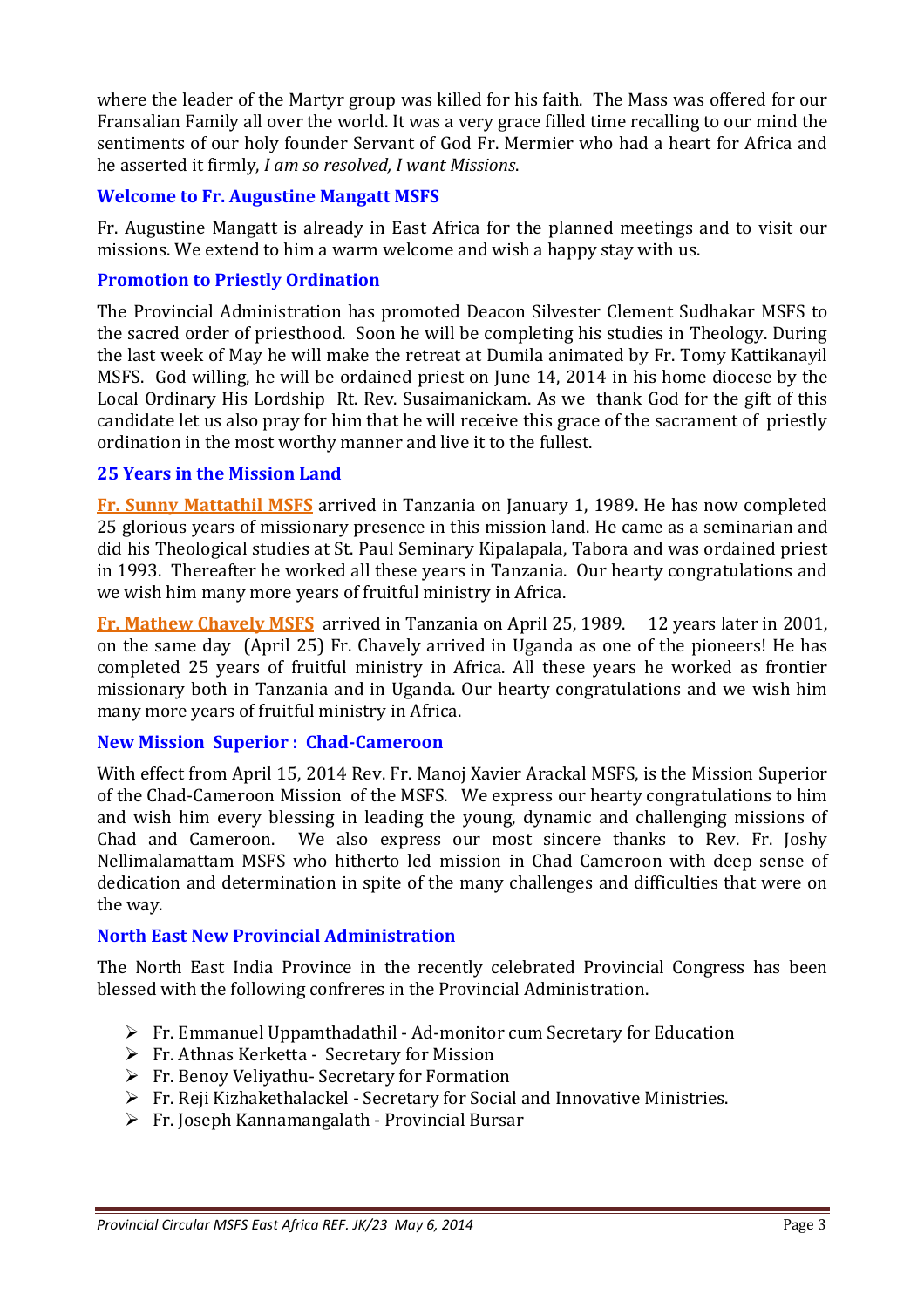Our Hearty Congratulations to them and to every member of the NE Province. We Wish Rev. Fr. George Panthanmackal MSFS the Provincial and the new team every blessing they are in need of in leading and guiding the multifaceted and dynamic Province of North East India.

# **Fr. Mario D'Souza MSFS - Episcopal Vicar**

Fr. Mario D'Souza MSFS of Pune Province was appointed as the Episcopal Vicar of the Amaravaty Diocese, India. Our hearty congratulations to Fr. Mario and we wish him a fruitful ministry in this office.

## **Apostolic Communities and new Office bearers**

The Provincial Council has ratified the election of the following office bearers:

Kenya Uganda Apostolic Community:

- **Convenor and Chairman Fr. Sunny Vettickal MSFS**
- Secretary Fr. David Susai MSFS

Tabora Kahama Apostolic Community:

- **Convenor and Chairman Fr. Reji Pendanath MSFS**
- **Example 3 Secretary Fr. Antony George MSFS**

Morogoro Apostolic Community:

- **Convenor and Chairman Fr. Sebastian Nirappel MSFS**
- **EXECUTE:** Sebastian Williams MSFS

Dar es Salaam Apostolic Community:

- **Convenor and Chairman Fr. Sunny Mattathil MSFS**
- **EXECTE SECTED FR. Sebastian Antonysamy MSFS**

Our sincere congratulations to them and we wish them all the blessings in leading and guiding the religious life and activities in our apostolic communities.

#### **Annual retreat: 2014**

As announced earlier this year our annual retreat will be based on the Call of the General Chapter -2013.

We have retreats in three sessions at LCI, Arusha.

- A. July 23 evening 28 evening for Priest confreres
- B. Aug 2 evening to 7 evening for Priest confreres
- C. Aug 10 evening to 15 evening for Scholastics

Due to organizational reasons a few scholastics as directed by their Rectors may attend the retreat with the priests and a few priests may attend the retreat with the scholastics.

I request now all the Fathers, depending on your preference to enrol yourself for the retreat before May 23, 2013.

#### **Residence for the Sisters in Bukene, Tabora**

In a warm ceremony held in Bukene, the foundation stone for the residence for the Sisters was blessed and laid by Rev. Fr. Kuldip Kujur MSFS. I thank Fr Kuldip for obliging to our request. My sincere thanks to the confreres at Bukene along with the Sisters for initiating the construction. Let us pray that the works may be completed fast and well.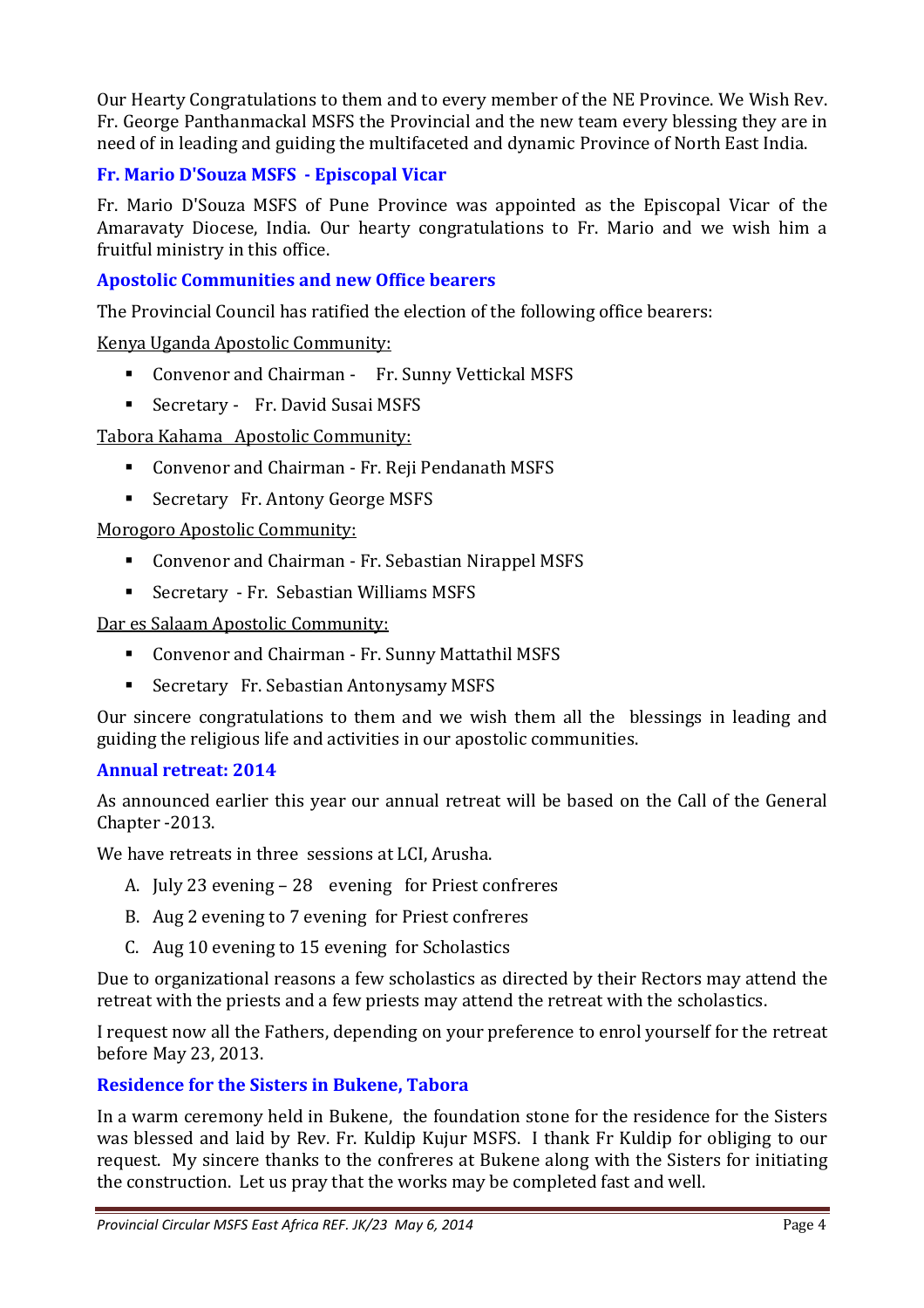## **Works/ Projects completed and in progress**

By the grace of God and through the strenuous efforts of our confreres and through the generosity of many people who love and care for us, we were able to initiate many developmental works. Some of them were already announced in the previous circulars. However there are still many more that deserve our attention. They include but not limited to:

- $\checkmark$  Construction of Additional Facilities at SFS School Katani work in progress
- $\checkmark$  Construction of Shops in campus in Katani work in progress
- $\checkmark$  Renovation of the Church and Presbytery in Dumila being completed
- $\checkmark$  Renovation of the Church in Lububu completed
- $\checkmark$  Renovation of Church in Itaga being completed
- $\checkmark$  Construction of Common Kitchen for all Foster Projects Ipui now progressing
- $\checkmark$  Construction of SFS Children's' Home now in final stages
- $\checkmark$  Construction of the Phase III of the School building in Mkuza being completed
- $\checkmark$  Construction of Dining hall and kitchen at Mkuza School being completed
- $\checkmark$  Construction of security wall around the Presbytery Dumila completed
- $\checkmark$  Construction of Additional facilities in Hostel Bukene completed.
- $\checkmark$  Extension and Renovation of the Presbytery in Osia, Uganda work in progress
- $\checkmark$  Roofing of the new Church building in Mkuza completed
- $\checkmark$  Construction of Parish office facilities in Mii Mpya Parish completed
- $\checkmark$  Construction of Office and store facilities at SFS Parish Ngurdotto completed
- $\checkmark$  Construction of the Sisters Residence in Kagongwa being completed
- $\checkmark$  Construction of Additional Dormitory in SFS technical Mwakata initiated
- $\checkmark$  Compound walls and security measures in the novitiate being completed.
- $\checkmark$  Partial Compound wall in Ndagani Seminary in progress
- $\checkmark$  Construction of Hostel for the girls in Chera in progress
- $\checkmark$  Construction of the Teachers' Quarters SFS Seminary Kihonda completed
- $\checkmark$  Setting up Green House in Fransalian House Kola Completed
- $\checkmark$  Installing 30,000 Ltr capacity rain water storage facility in Lububu completed
- $\checkmark$  Construction of the compound wall in SFS Bhavan Angamaly completed
- $\checkmark$  Installation of Solar power for priest-house and church Ngurdotto completed
- $\checkmark$  Construction of the LABs in SFS Secondary Ipuli completed
- $\checkmark$  Construction of Teachers' quarters in Fransalian School Morogoro-completed
- $\checkmark$  Construction of Auditorium Fransalian School Morogoro being completed
- $\checkmark$  Compound wall for the new plot of Fransalian School Morogoro completed

In addition to these, the construction of many village-chapels many parishes is initiated and is progressing.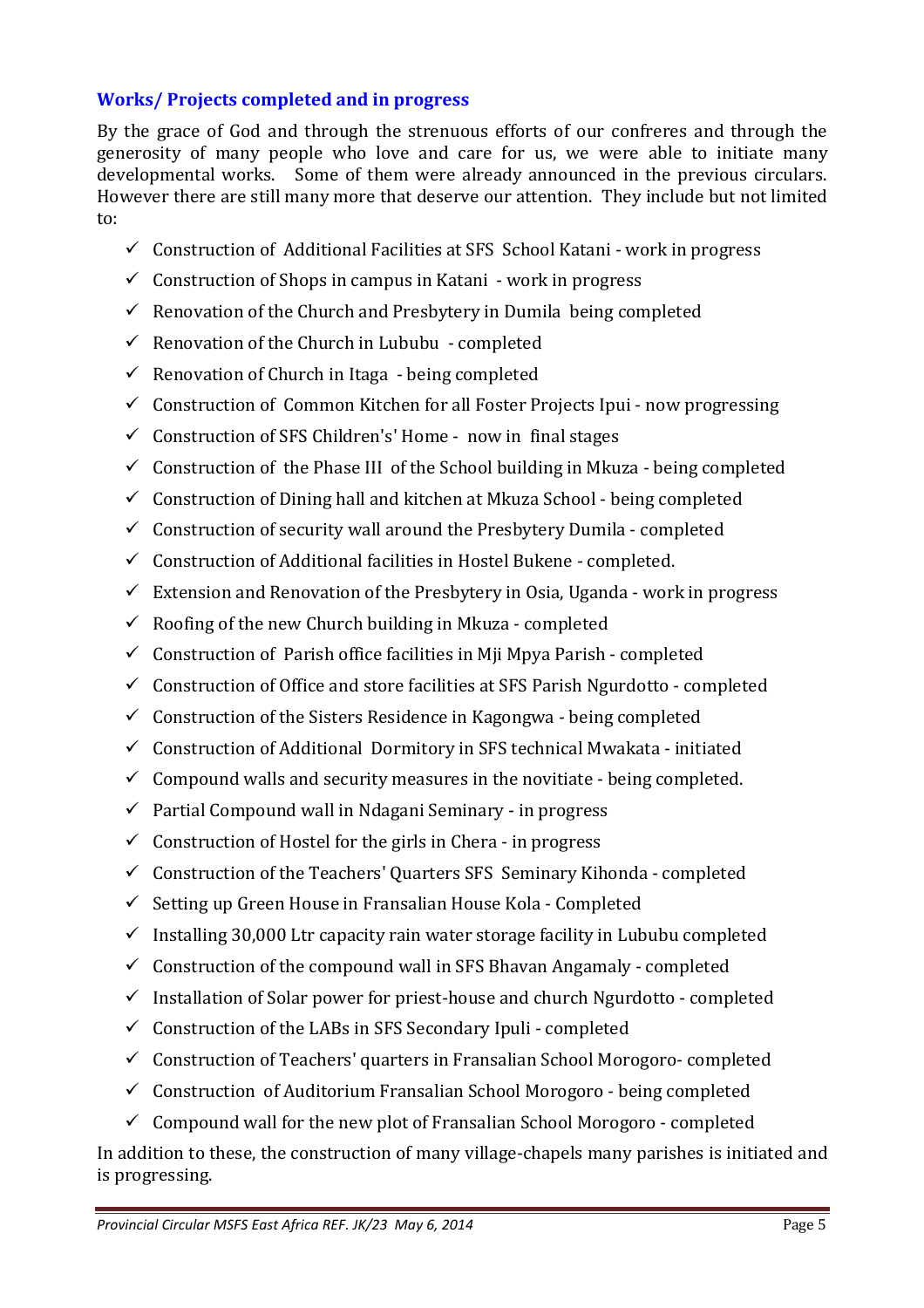I must acknowledge that all these works were done as initiatives from the confreres and communities. Some of them may look insignificant and simple from an external perspective. But there is the investment of time, energy and other resources from our confreres. My sincere appreciation to you my dear confreres for your initiatives, for the deep sense of belongingness to the Fransalian Family and the dedication with which you do these works. Our sincere thanks to all our benefactors, friends and faithful in our parishes, parents of the children of our educational institutions etc who expressed their concern and solidarity with us. May God bless their generosity.

## **Mermier Optical Centre**

As we are not able to cope with the new regulations from the health ministry in Tanzania regarding the requirements of the Optical services, we were forced to suspend the services of Mermier Optical Centre. After studying the pros and cons of the new scenario and taking into consideration the valuable suggestions from Fr. Sebastian Kuzhupil the Director of the centre, the Provincial Administration has made the decision to close the centre officially with immediate effect. The centre was in active service for the last nine years and has served good number of people including many confreres. We express our sincere thanks to Fr. Sebastian who tried his best to keep the centre running in spite of the various challenges. We also thank Mr. Thomas Sauer and the Rotarians of Karlstadt and Arnstein who originally initiated the project.

#### **One Day Seminar on Labour Law**

On April 26, 2014 a seminar on Tanzanian labour law was conducted at Fransalian House, Kola. The targeted participants of the seminar were school managers, administrators, head teachers, community superiors, administrators. The seminar gave the participants a quick view of the existing labour laws and other issues of employment relations of the United Republic of Tanzania. Input sessions of the seminar covered topics of labour standards, employment contracts, dispute resolution and best practices in employment relations. There were 42 participants from various religious congregations including the MSFS confreres. The resource persons for the seminar were Mr. Mwangata Makawa Senior Mediator, Commission for Mediation Arbitration (CMA), Pwani Region and Mr. Simon Swai – Labour officer, Morogoro Municipality. I thank the Province Education Forum for taking the initiative for this seminar. I also thank Fr. Sheejan Kallarackal for the meticulous organization of the Seminar.

#### **Fr. Stephen Gerald MSFS greets us.**

I am very glad to present to you extracts from the letter from Fr. Stephen Gerald - now in Austria. Let us continue to pray for him that he will have fruitful and fulfilling ministry in Austria.

#### *Dear Fr. Provincial and the conferrers, Greetings of peace and joy from Fr. Gerald!*

*By the Grace of God after I completed my basic German course in India, I reached safe in Austria on October 24, 2013. Fr. Josef Giefing received me at Vienna airport. Now I am still equipping myself with the sufficient knowledge of the German Language and the pastoral situation of Austria. Now during the weekends I help in two parishes under the jurisdiction of of Fr. Giefing, and on the week days I am in Vienna the capital of Austria doing my German course and staying with the Redemptorists. Here also I offer my help in the Parish. As the diocese makes the transfers in September, I Think I will be given specific assignments.* 

*Always people say that when anybody goes to a new land, in the beginning it is difficult. But I say, by the grace of God in my case it was not so because Fr. Giefing and the parishioners took care of me in the beginning stage and they do still. And from the Diocese also the Bishop and*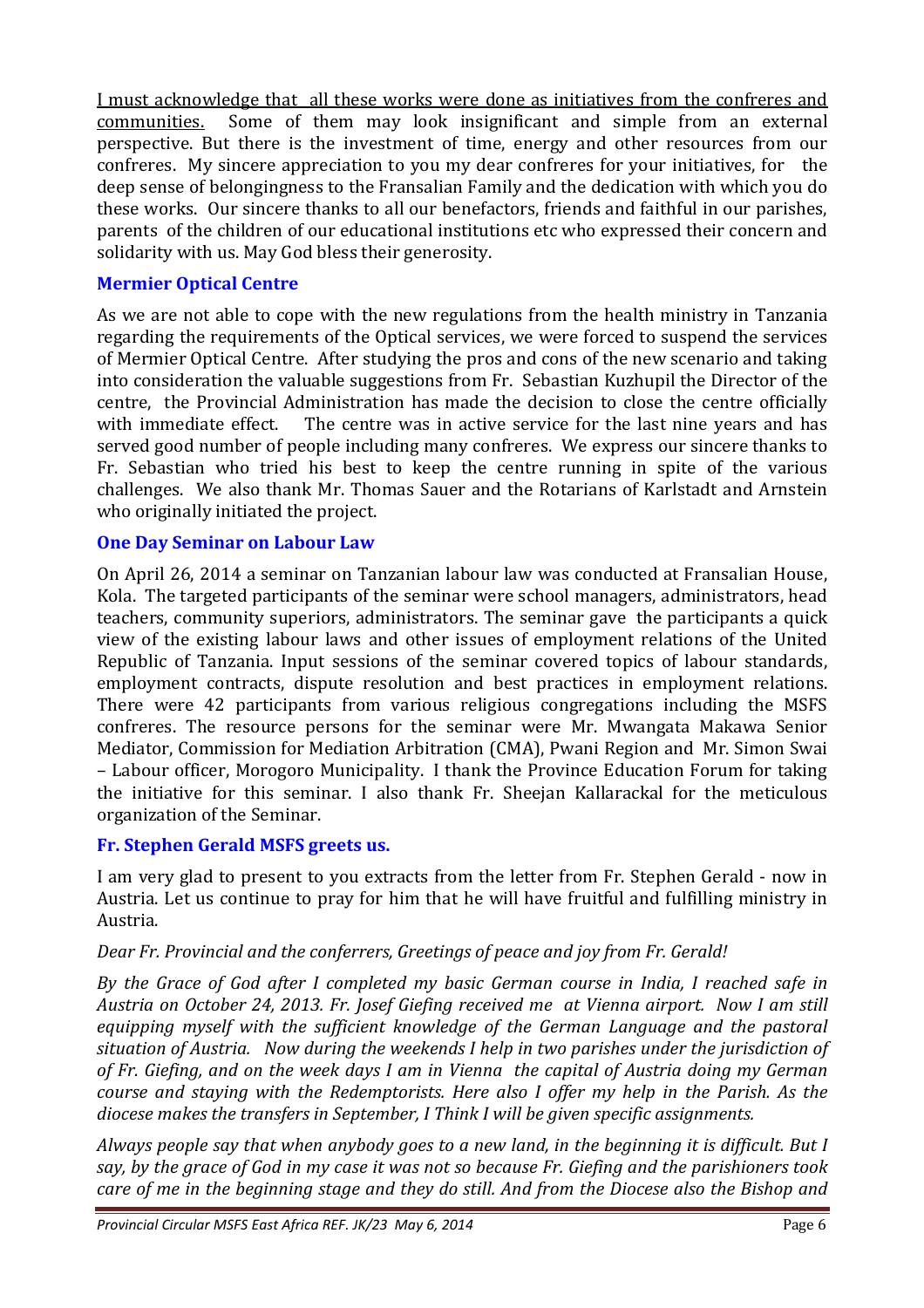*others are so caring and helpful. The Bishop personally thanks the Provincial and the entire Province for giving this personnel assistance to his diocese.* 

*I too at this juncture acknowledge all the help, encouragement and above all prayer support given to me by the Provincial and all confreres. Let us continue to pray for one another.* 

## *Phone No: +43 676 593 1595 Email: jeraldin29@rediffmail.com*

## *Fr. Stephen Gerald MSFS*

## **Vocation Promotion**

Fr. Chinnappan Arockiasamy MSFS is appointed to assist in Vocation Promotion in Kenya. Our sincere thanks to Fr. Samy for this act of generosity and commitment in spite of the various works in parish and school.

## **Province Forum Meetings with the General Curia**

Kindly be reminded about the Forum Meetings as announced earlier. These Forum meetings are held together with the General Secretaries of each Forum with input sessions.

- $\div$  May 19 MON Stewardship Forum meeting with the General Bursar in LCI Arusha
- ❖ June 2 MON Formation Forum meeting with the General Secretary in Morogoro
- $\cdot$  June 3 TUE Mission Forum meeting with the General Secretary in Morogoro
- $\div$  June 5 THU Education Forum meeting with the General Secretary in Morogoro
- $\div$  June 6 FRI Social Forum meeting with the General Secretary in Morogoro

I earnestly request your active participation with due preparations in these meetings. There may not be another official invitation sent for the same meetings. These joint-meetings take place only once in six years and let us make the best out of it for our more effective ministry.

#### **Centenary of Itaga Parish, Tabora, Tanzania**

On Friday June 13, 2014, St. Antony's Parish in Itaga will be celebrating 100 years of its existence. As intense preparations are going on for this great event, I request your prayers and also invite you to join the celebrations. Let us remember those who implanted the seeds of Christian faith in Itaga - including our confreres who were and who are part of the history and life of Itaga mission.

#### **New Address:**

Let us thank God that Fr. Thomas Olickal is well again and has resumed the ministry in US. His new address:

Fr. Thomas Olickal MSFS 1950 W Irvington Pl-Tucson, Arizona 85746. U S A.

## **Prayers requested**

#### *For the departed ones*

- Fr. Abraham Chirayil MSFS of Vizag Province passed away on April 18, 2014 at the age of 85 in Vizag.
- Fr Joseph Karuppannan MSFS of Nagpur Province passed away on April 29, 2014 at the age of 89 in Nagpur.